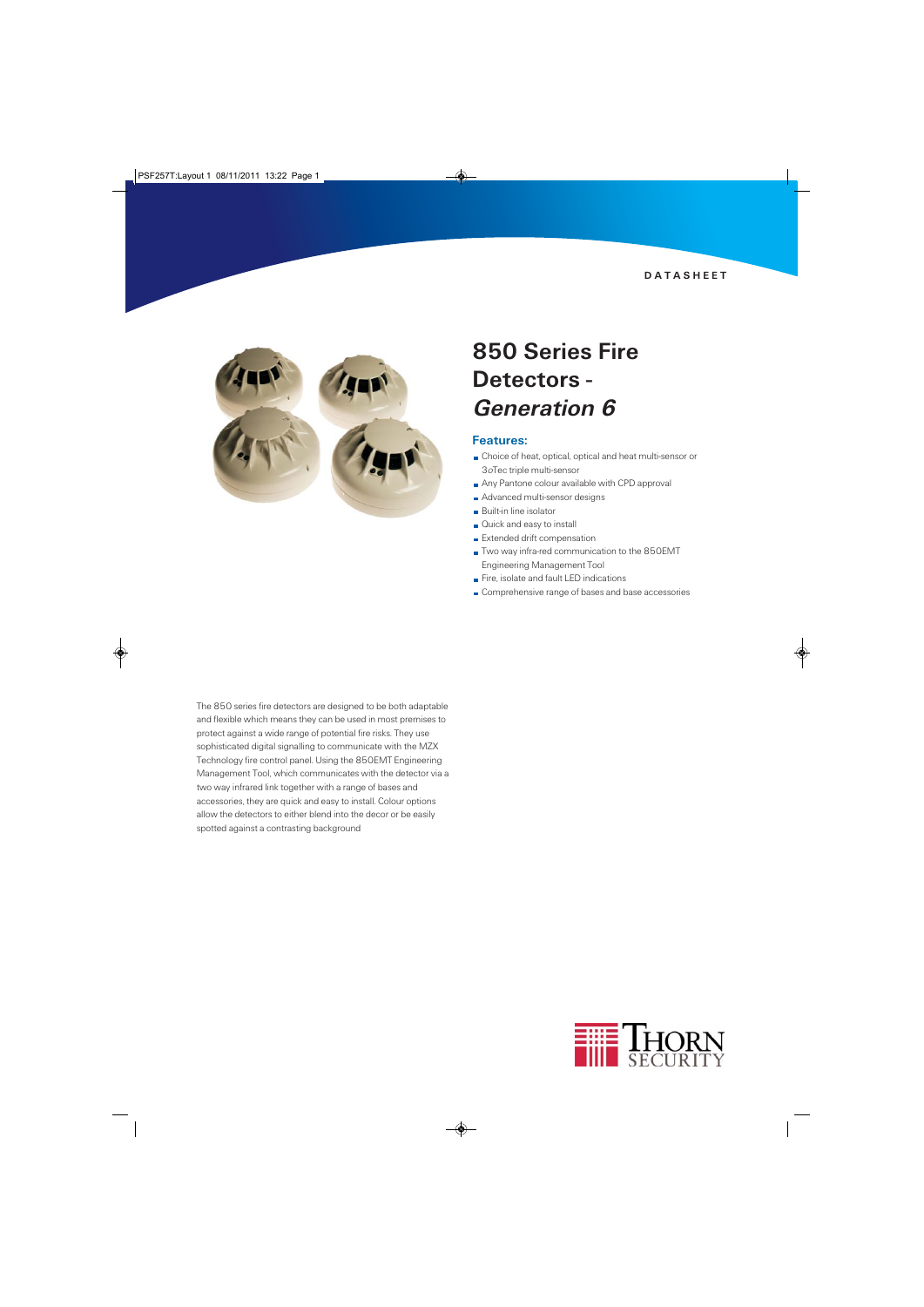## 850 Series Fire Detectors - Generation 6

#### 850PH Photo Heat Detector

With the ability to detect a wide range of fires from flaming to smouldering types, the combined optical and heat multi-sensor detector is the preferred choice for a range of applications including light industrial, retail and office environments. It operates in a number of approved modes and sensitivities that can be dynamically selected to suit different environmental conditions.

### 850P Photo Detector

More benign environment where any potential fire will be slow burning can be protected using the optical detector. A choice of sensitivities and modes gives this detector a broad range of applications.

## 850H Heat Detector

To compliment the range the heat sensor can operate in fixed temperature and rate-of-rise modes with a number of approved sensitivities. Most often used in areas where high levels of dust are present or where the environment precludes the use of smoke detectors.

## 850PC 3oTec Triple Sensor Detector

For life protection and when the environmental conditions are challenging, the 3oTec detector provides the ultimate in detector performance and false alarm rejection. It is a multi sensor that monitors smoke, heat and CO levels in concert to accurately determine the presence of fire. Applications include industrial, retail, transport hubs, and healthcare. Its false alarm rejection properties make it the ideal choice for hotel bedrooms where steam from bathrooms is a common source of false alarms.

#### Colour Options

Detectors are supplied white as standard. A range of colours are available, these are supplied as packs of ten detector covers and continuity bases. A sample pack is also available that contains one cover and one base in each of the standard 10 colours. In addition to the 10 stocked shades, any Pantone colour can be supplied as a special order for quantities of 100 or over.









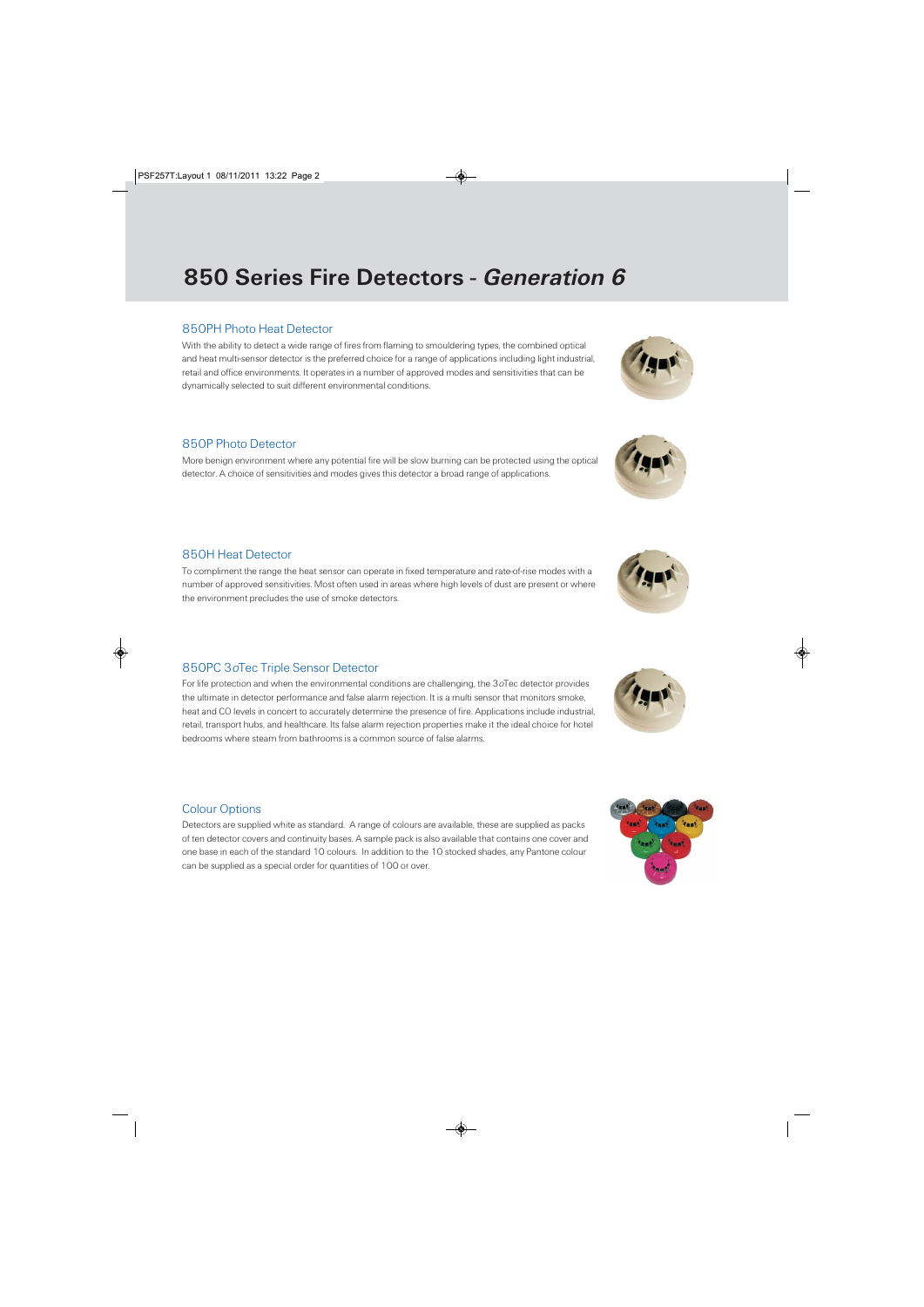# 850 Series Fire Detectors - Generation 6

#### Detector Bases

The detector bases are designed to snap-fit to the ceiling tile adaptor or can be screw fixed to a ceiling or electrical box in the traditional manner. A park position allows the detector to be mechanically attached to the base without making electrical connection to facilitate the testing of electronic free bases.

#### 4B-C 4" Continuity Base

Use with 850 Series detectors that have built in line isolator. The 4B-C base provides continuity when the detector is removed.d.

## 850 EMT Engineering Management Tool

The 850EMT is a commissioning tool that communicates with 850 series fire devices via a two way infrared link. It is designed to speed up and simplify installation and commissioning, reduce the possibility of engineering error and improve health and safety by removing the need for working at height.

#### Detector Base Accessories

A number of ingeniously designed detector base accessories combine to cut installation time, enhance the installed appearance and mechanically protect the installation.

## Ceiling Tile Adaptor CTA

The CTA is used to fix detectors to suspended ceilings and allows the detector to be commissioned and tested before the ceiling is fitted. It can cut the total installation time by 30%..

## CTA Adapter Plate

When beacon bases or sounder bases are fixed to the CTA, the adaptor plate is required to provide standard electrical box fixings.









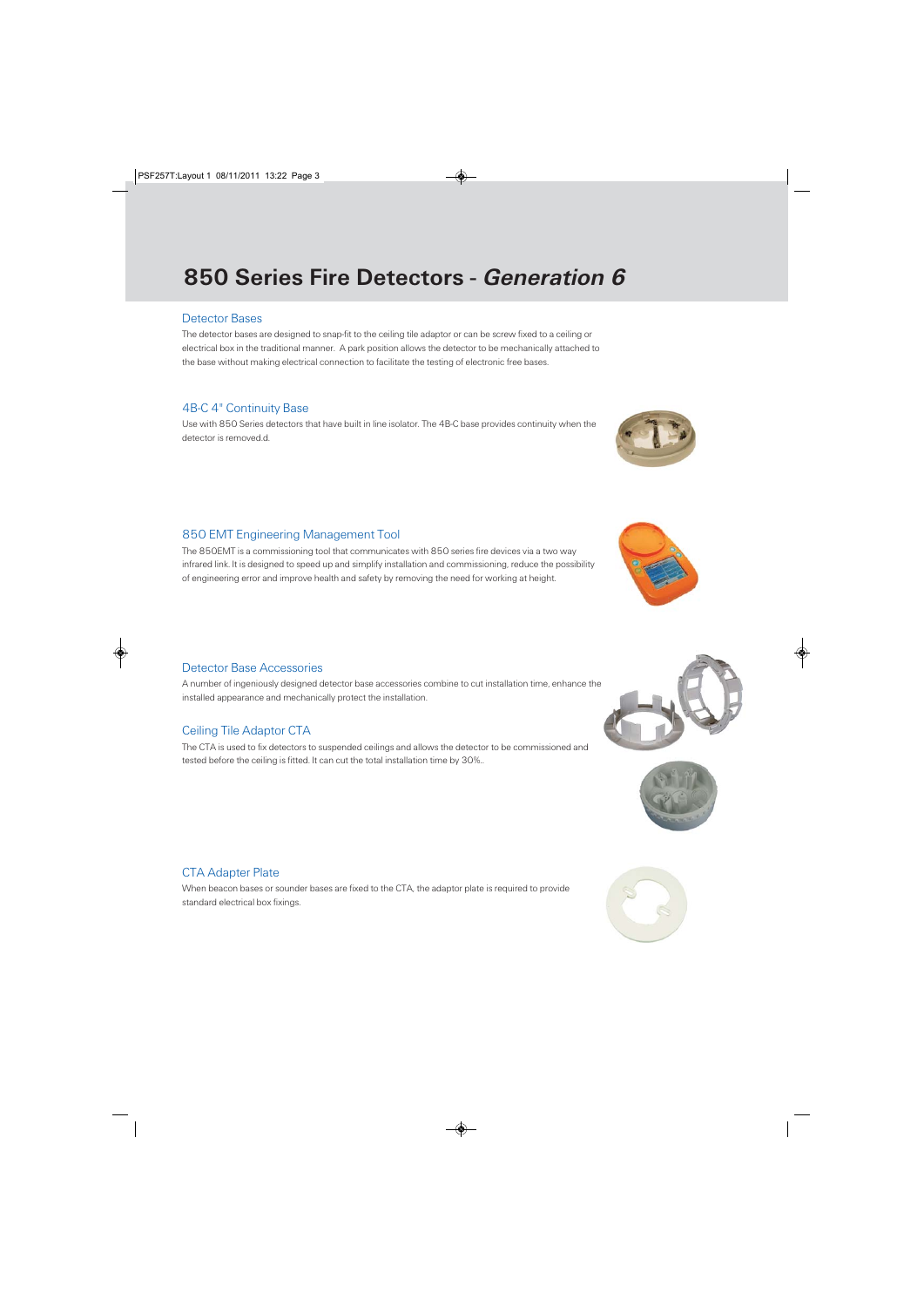## 850 Series Fire Detectors - Generation 6

### Euro Mount

For surface cable and mini trunking installations, the Euro Adaptor provides a shallow back-box onto which the detector base is fitted.

#### Deckhead Mount

The deckhead mount provides an IP55 seal between the mount and the detector base to provide superior environmental protection.

Base 6" Adaptor

For use with U.S. style 6" electrical back boxes or can be fixed directly to a ceiling and used to conceal marks left when older, large diameter detectors are replaced.

#### Approvals

850PH: EN54-5 and EN54-7, CPD, VdS Type Approval, CEA4021 850P: EN54-7, CPD, VdS Type Approval 850H: EN54-5, CPD, VdS Type Approval 850PC: EN54-5 and EN54-7, CPD, VdS Type Approval, VdS2806, CEA4021